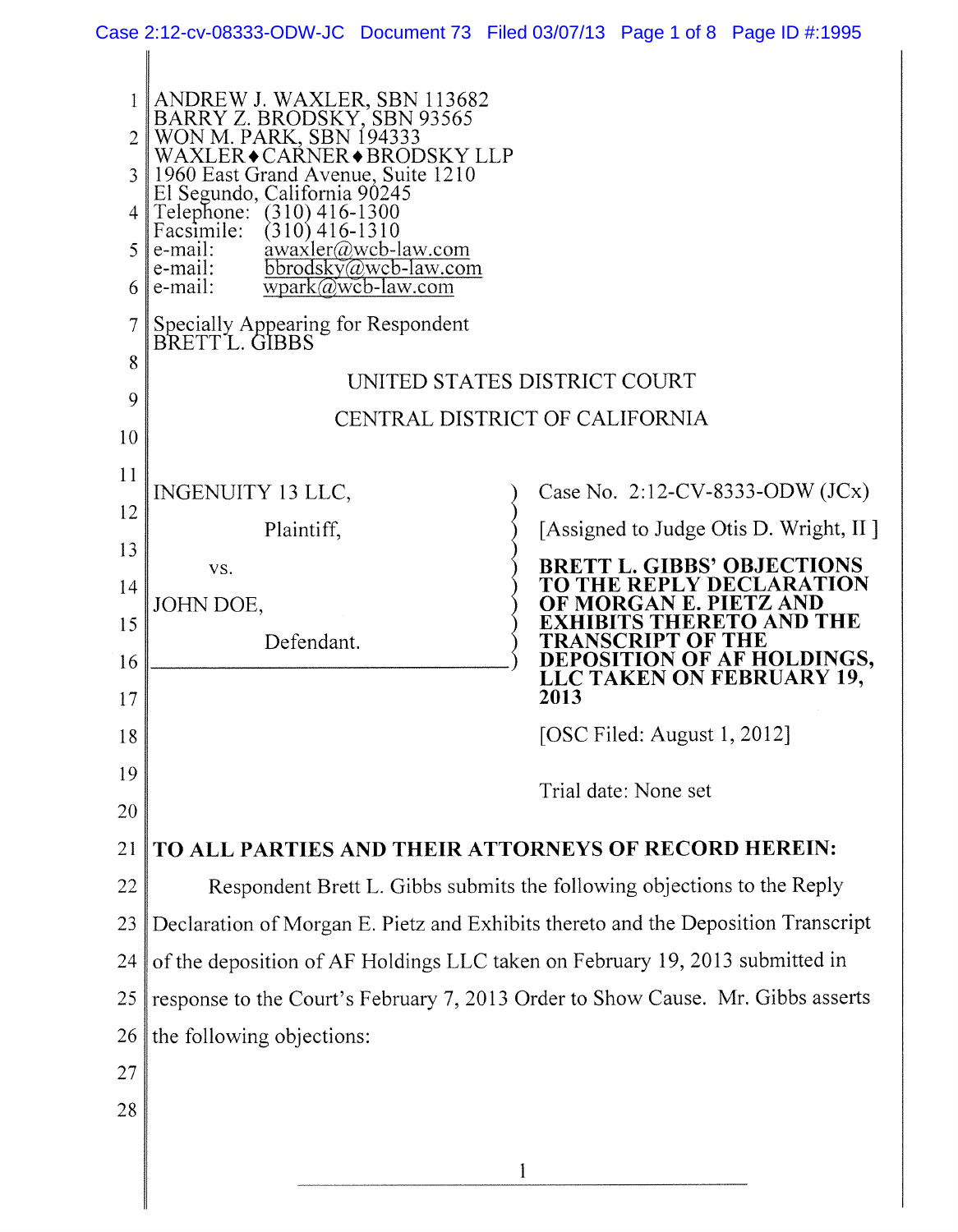| 1              | <b>OBJECTIONS TO DECLARATION OF MORGAN E. PIETZ</b> |                                             |
|----------------|-----------------------------------------------------|---------------------------------------------|
| $\overline{2}$ | <b>Material Objected to:</b>                        | <b>Grounds for Objection:</b>               |
| 3              | Declaration of Morgan E. Pietz, pg.<br>1.           | 1. Irrelevant ( $FRE$ §§401, 402);          |
| $\overline{4}$ | $2 \nvert 2$ , as follows: I represent ISP          | Lacks Foundation and/or Personal            |
| 5              | subscribers who have been targeted by               | Knowledge ( <i>FRE</i> §602); Improper      |
| 6              | Ingenuity 13, LLC, through its counsel              | Opinion ( <i>FRE</i> $\S$ 701); Speculation |
| 7              | Prenda Law, Inc. f/k/a Hansemeier PLLC              | ( <i>FRE</i> $§602$ ); Argumentative;       |
| 8              | ("Prenda") in copyright infringement                | Assumes Facts Not In Evidence;              |
| 9              | cases Ingenuity 13 filed in both the                | Improper Characterization of                |
| 10             | Central District of California, and the             | Evidence.                                   |
| 11             | Northern District of California.                    |                                             |
| 12             | Declaration of Morgan E. Pietz, pg.<br>2.           | 2. Irrelevant ( <i>FRE</i> §§401, 402).     |
| 13             | $2 \nvert 2$ , as follows: I also represent other   |                                             |
| 14             | clients in other cases brought by Prenda            |                                             |
| 15             | on behalf of other entities, sometimes              |                                             |
| 16             | along with local counsel, in other courts.          |                                             |
| 17             | Declaration of Morgan E. Pietz, pg.<br>3.           | 3. Irrelevant ( <i>FRE</i> §§401, 402);     |
| 18             | $2 \nvert 4$ , as follows: My clients in the Prenda | Lacks Foundation and/or Personal            |
| 19             | cases, including this case, each received           | Knowledge ( <i>FRE</i> §602); Assumes       |
| <b>20</b>      | letters from their ISPs informing them that         | Facts Not In Evidence; Improper             |
| 21             | Prenda was attempting to subpoena their             | Characterization of Evidence.               |
| 22             | identity as part of a lawsuit.                      |                                             |
| 23             | Declaration of Morgan E. Pietz, pg.<br>4.           | 4. Irrelevant ( <i>FRE</i> §§401, 402);     |
| 24             | $2 \nvert 4$ , as follows: Generally, my clients    | Lacks Foundation and/or Personal            |
| 25             | are people who happen to pay the Internet           | Knowledge ( $FRE$ §602);                    |
| <b>26</b>      | bill for their household, not necessarily the       | Argumentative; Assumes Facts Not            |
| 27             | people who actually committed the                   | In Evidence; Improper                       |
| 28             |                                                     |                                             |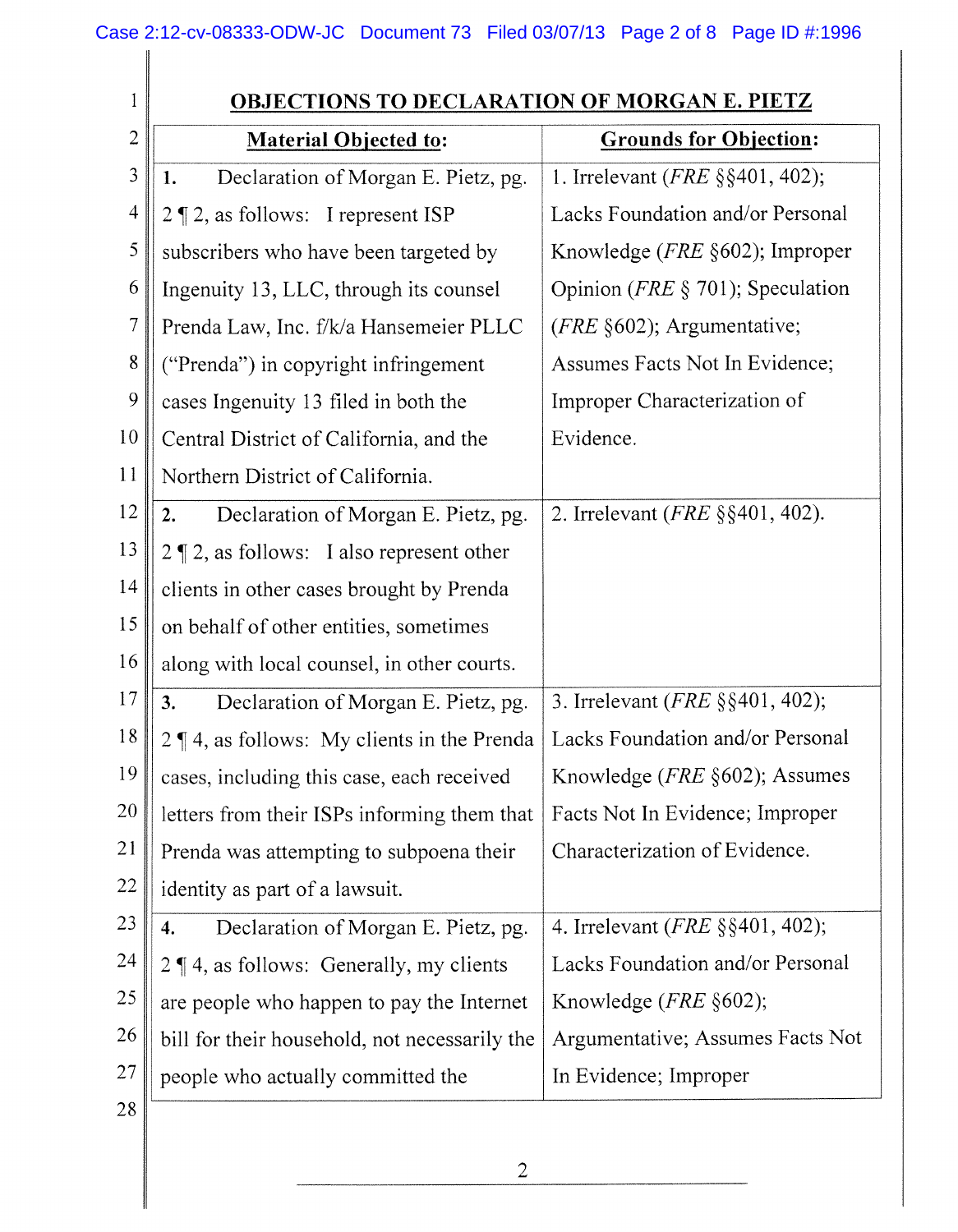| 1              | <b>Material Objected to:</b>                      | <b>Grounds for Objection:</b>               |
|----------------|---------------------------------------------------|---------------------------------------------|
| $\overline{2}$ | alleged infringement or other wrongful            | Characterization of Evidence.               |
| 3              | conduct.                                          |                                             |
| $\overline{4}$ | Declaration of Morgan E. Pietz, pg.<br>5.         | 5. Irrelevant ( <i>FRE</i> §§401, 402);     |
| 5              | $2 \nvert 4$ , as follows: However, Prenda        | Lacks Foundation and/or Personal            |
| 6              | constructs its lawsuits so as to make it          | Knowledge ( <i>FRE</i> §602); Improper      |
| $\overline{7}$ | unclear what exactly is the status of my          | Opinion ( <i>FRE</i> $\S$ 701); Speculation |
| 8              | clients.                                          | ( <i>FRE</i> $§602$ ); Argumentative;       |
| 9              |                                                   | Assumes Facts Not In Evidence;              |
| 10             |                                                   | Improper Characterization of                |
| 11             |                                                   | Evidence.                                   |
| 12             | Declaration of Morgan E. Pietz, pg.<br>6.         | 6. Irrelevant ( <i>FRE</i> $\S$ §401, 402); |
| 13             | $2 \nvert 4$ , as follows: The complaint does not | Lacks Foundation and/or Personal            |
| 14             | exactly come out and say that the ISP             | Knowledge ( <i>FRE</i> §602); Improper      |
| 15             | subscriber equals the John Doe defendant.         | Opinion ( <i>FRE</i> $\S$ 701); Speculation |
| 16             |                                                   | ( <i>FRE</i> $§602$ ); Argumentative;       |
| 17             |                                                   | Assumes Facts Not In Evidence;              |
| 18             |                                                   | Improper Characterization of                |
| 19             |                                                   | Evidence.                                   |
| 20             | Declaration of Morgan E. Pietz, pg.<br>7.         | 7. Irrelevant ( <i>FRE</i> §§401, 402);     |
| 21             | $2 \nvert 4$ , as follows: However the requests   | Lacks Foundation and/or Personal            |
| 22             | for early discovery seeking leave to issue        | Knowledge ( <i>FRE</i> §602); Improper      |
| 23             | ISP subpoenas, generally tend to conflate         | Opinion ( <i>FRE</i> $\S$ §701; Speculation |
| 24             | ISP subscriber with Doe defendant.                | ( $FRE$ §602); Argumentative;               |
| 25             |                                                   | Assumes Facts Not In Evidence;              |
| 26             |                                                   | Improper Characterization of                |
| 27             |                                                   | Evidence.                                   |
| 28             |                                                   |                                             |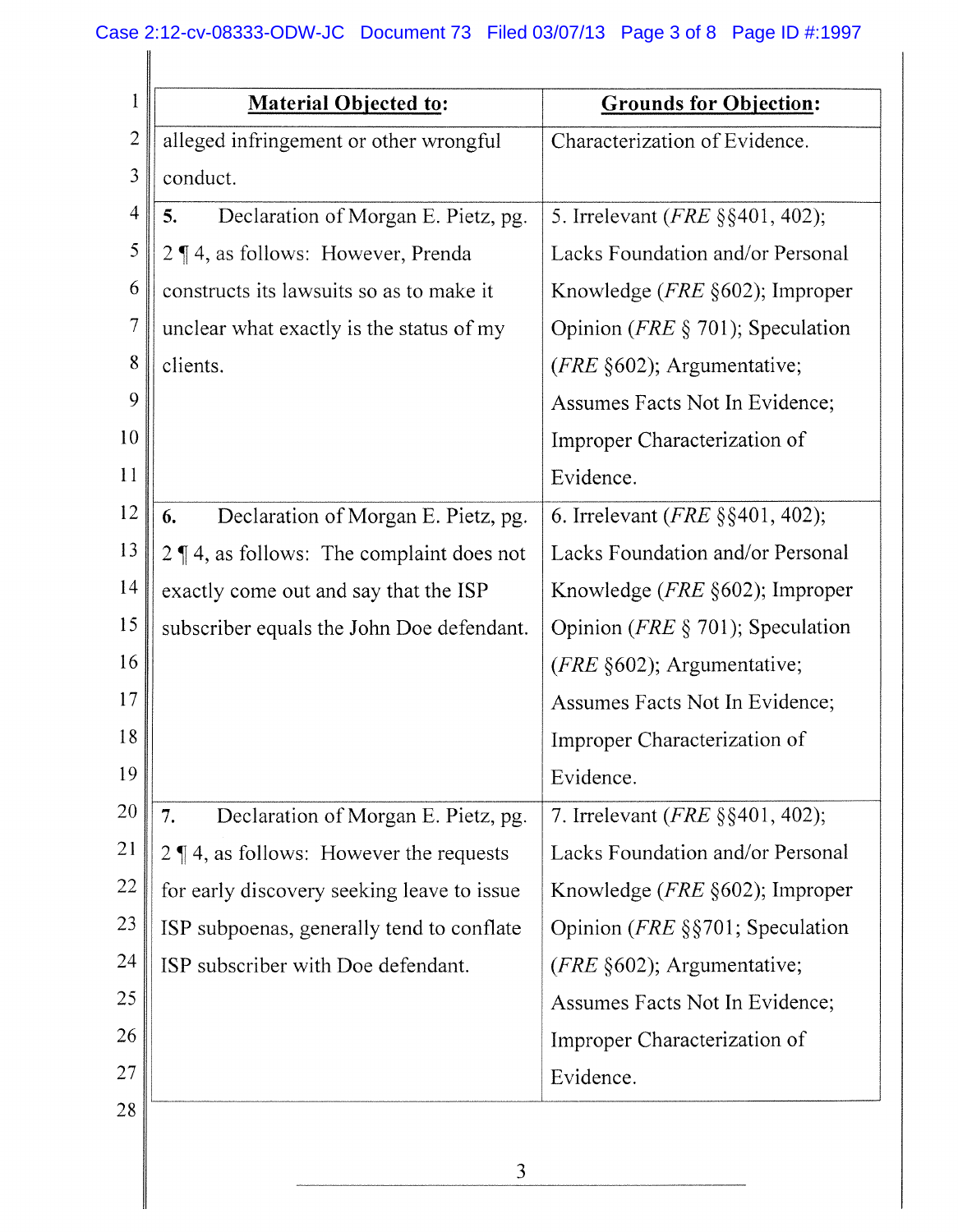| 1              | <b>Material Objected to:</b>                        | <b>Grounds for Objection:</b>            |
|----------------|-----------------------------------------------------|------------------------------------------|
| $\overline{c}$ | 8.<br>Declaration of Morgan E. Pietz, pg.           | 8. Irrelevant ( <i>FRE</i> §§401, 402);  |
| $\mathfrak{Z}$ | 3   6, as follows: Exhibit EE - Attached            | Lacks Foundation and/or Personal         |
| 4              | as <b>Exhibit EE</b> hereto is a true and correct   | Knowledge ( <i>FRE</i> §602); Hearsay    |
| 5              | copy of the [Amended] "Motion for                   | $(FRE \S \S 801(c), 802)$ ; Speculation  |
| 6              | Withdrawal and Substitution of Counsel"             | $(FRE \S 602)$ ; Improper                |
| $\overline{7}$ | filed by Mr. Gibbs in AF Holdings, LLC v.           | Characterization of Evidence;            |
| 8              | Andrew Magsumnol, N.D. Cal. No. 3:12-               | Improper Authentication of               |
| $\mathbf{9}$   | cv-4221-SC ECF No. 22, 1/30/13.                     | Document ( <i>FRE</i> §901).             |
| 10             | Declaration of Morgan E. Pietz, pg.<br>9.           | 9. Irrelevant ( <i>FRE</i> §§401, 402);  |
| 11             | 3   6, as follows: On page 2, Mr. Gibbs             | Lacks Foundation and/or Personal         |
| 12             | lists himself as "In-House Counsel, AF              | Knowledge ( <i>FRE</i> §602); Hearsay    |
| 13             | Holdings LLC".                                      | (FRE $\S$ §801(c), 802); Speculation     |
| 14             |                                                     | (FRE §602); Argumentative;               |
| 15             |                                                     | Improper Characterization of             |
| 16             |                                                     | Evidence.                                |
| 17             | Declaration of Morgan E. Pietz, pg.<br>10.          | 10. Irrelevant ( <i>FRE</i> §§401, 402); |
| 18             | <b>16</b> , as follows: The prior day, January<br>3 | Lacks Foundation and/or Personal         |
| 19             | 29, 2013, Mr. Gibbs had filed a different           | Knowledge ( <i>FRE</i> §602); Hearsay    |
| 20             | version of the same motion (id. at ECF              | $(FRE \S \S 801(c), 802)$ ; Speculation  |
| 21             | No. 21).                                            | ( $FRE$ §602); Argumentative;            |
| 22             |                                                     | Improper Characterization of             |
| 23             |                                                     | Evidence; Improper Authentication        |
| 24             |                                                     | of Document ( <i>FRE</i> §901).          |
| 25             | 11.<br>Declaration of Morgan E. Pietz, pg.          | 11. Irrelevant ( <i>FRE</i> §§401, 402); |
| <b>26</b>      | $3 \nvert 6$ , as follows: The only apparent        | Lacks Foundation and/or Personal         |
| 27             | difference between the two substitution             | Knowledge ( <i>FRE</i> §602); Hearsay    |
| 28             |                                                     |                                          |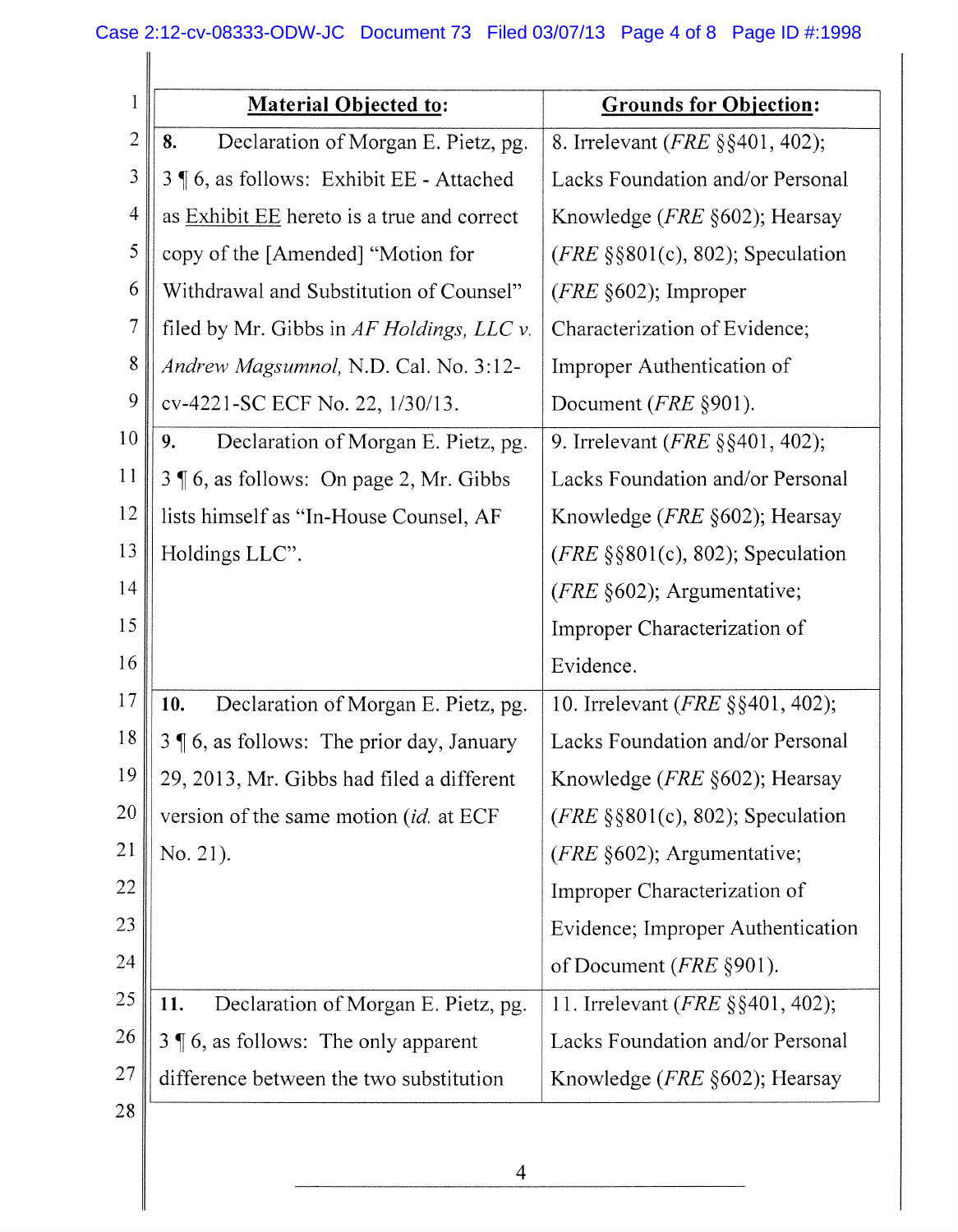## Case 2:12-cv-08333-ODW-JC Document 73 Filed 03/07/13 Page 5 of 8 Page ID #:1999

| 1              | <b>Material Objected to:</b>                          | <b>Grounds for Objection:</b>            |
|----------------|-------------------------------------------------------|------------------------------------------|
| $\overline{c}$ | motions was the addition of the line where            | $(FRE \S \S 801(c), 802)$ ; Speculation  |
| $\mathfrak{Z}$ | Mr. Gibbs signed for AF Holdings, as in               | ( <i>FRE</i> $§602$ ); Argumentative;    |
| 4              | house counsel, in the amended motion.                 | Improper Characterization of             |
| 5              |                                                       | Evidence.                                |
| 6              | Declaration of Morgan E. Pietz, pg.<br>12.            | 12. Irrelevant ( <i>FRE</i> §§401, 402); |
| $\overline{7}$ | 3 ¶ 7, as follows: Exhibit FF - Attached              | Lacks Foundation and/or Personal         |
| $\,$ $\,$      | as <b>Exhibit FF</b> hereto is a true and correct     | Knowledge ( <i>FRE</i> §602); Hearsay    |
| 9              | copy of the pleadings that Prenda's local             | $(FRE \S \S 801(c), 802)$ ; Speculation  |
| 10             | counsel in St. Clair County, Illinois, Kevin          | $(FRE \S 602)$ ; Improper                |
| 11             | Hoerner, filed in on or around February               | Characterization of Evidence;            |
| 12             | 13, 2013, in Guava, LLC v. Comcast                    | Improper Authentication of               |
| 13             | Cable Communication, LLC, Circuit Court               | Document ( <i>FRE</i> §901).             |
| 14             | of St. Clair County Illinois, No. 12-MR-              |                                          |
| 15             | 417.                                                  |                                          |
| 16             | Declaration of Morgan E. Pietz, pg.<br>13.            | 13. Irrelevant (FRE §§401, 402);         |
| 17             | $3$ $\sqrt{ }$ 7, as follows: This pleading states on | Lacks Foundation and/or Personal         |
| 18             | page 5 that the name of the person who                | Knowledge (FRE §602); Hearsay            |
| 19             | supposedly verified the petition in that              | $(FRE \S \S 801(c), 802)$ ; Speculation  |
| 20             | action is "Alan Mony."                                | $(FRE \S 602)$ ; Improper                |
| 21             |                                                       | Characterization of Evidence.            |
| 22             | Declaration of Morgan E. Pietz, pg.<br>14.            | 14. Irrelevant ( <i>FRE</i> §§401, 402); |
| 23             | 3 ¶ 7, as follows: On February 14, 2013,              | Hearsay ( <i>FRE</i> $\S$ §801(c), 802); |
| 24             | among other questions, I asked Prenda's               | Argumentative; Improper                  |
| 25             | lawyers to confirm the spelling of the                | Characterization of Evidence.            |
| 26             | purported client who had signed the                   |                                          |
| 27             | verification, and Mr. Hoerner responded               |                                          |
| 28             |                                                       |                                          |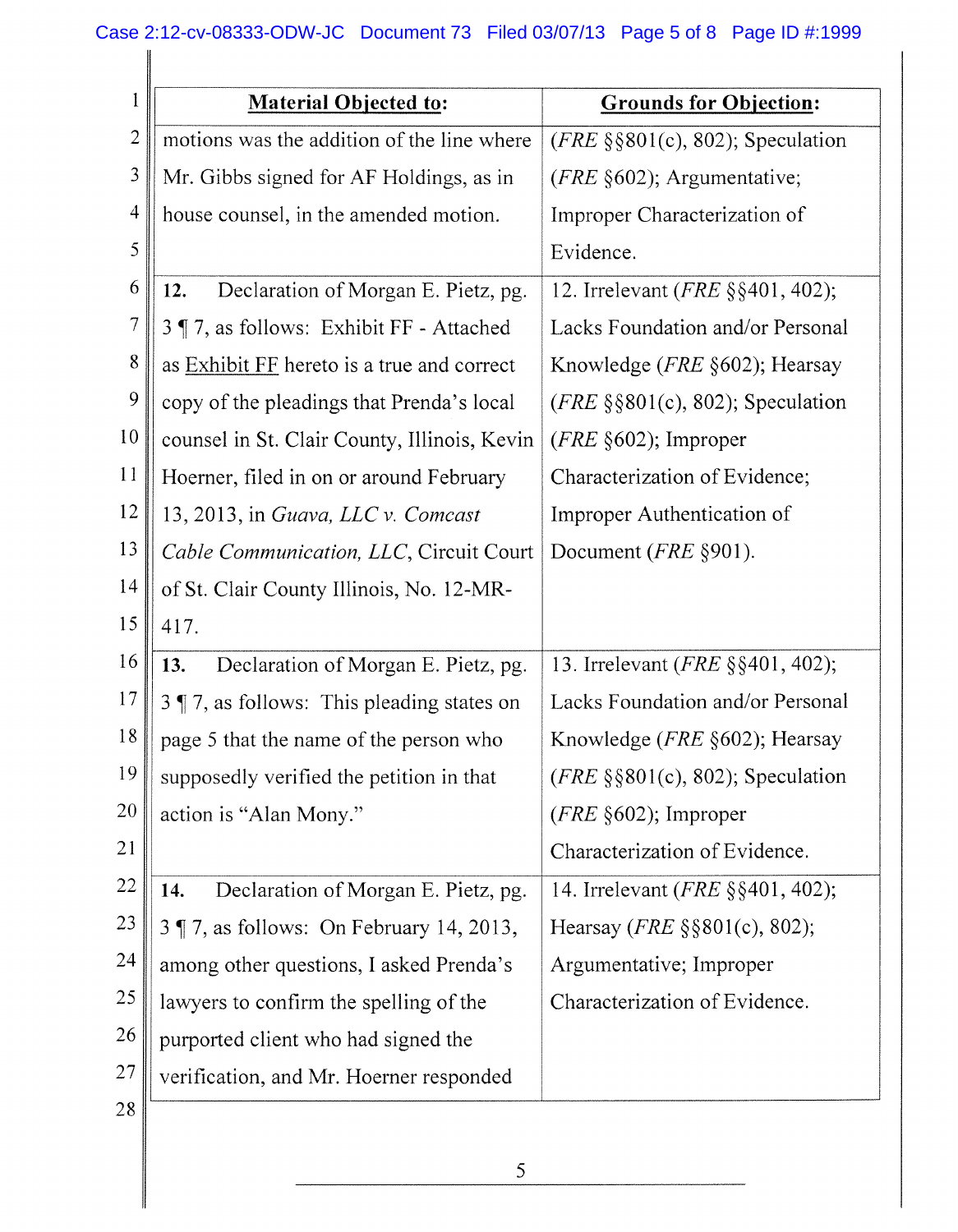## Case 2:12-cv-08333-ODW-JC Document 73 Filed 03/07/13 Page 6 of 8 Page ID #:2000

| l              | <b>Material Objected to:</b>                      | <b>Grounds for Objection:</b>                |
|----------------|---------------------------------------------------|----------------------------------------------|
| $\overline{c}$ | that day (this was the entire response);          |                                              |
| 3              | "The issues have already been briefed.            |                                              |
| $\overline{4}$ | See you in court."                                |                                              |
| 5              | Declaration of Morgan E. Pietz, pg.<br>15.        | 15. Irrelevant ( <i>FRE</i> §§401, 402);     |
| 6              | 3   8, as follows: Exhibit GG - Attached          | Lacks Foundation and/or Personal             |
| $\overline{7}$ | as <b>Exhibit GG</b> hereto is a true and correct | Knowledge ( <i>FRE</i> §602); Hearsay        |
| $\,8$          | copy of the amended verification filed by         | ( <i>FRE</i> $\S$ §801(c), 802); Speculation |
| 9              | Prenda on February 21, 2013 in Guava St.          | (FRE §602); Argumentative;                   |
| 10             | Clair County action, purportedly executed         | Assumes Facts Not In Evidence;               |
| 11             | by someone spelling their name "Alan              | Improper Characterization of                 |
| 12             | Mooney."                                          | Evidence; Improper Authentication            |
| 13             |                                                   | of Document ( <i>FRE</i> §901).              |
| 14             | Declaration of Morgan E. Pietz, pg.<br>16.        | 16. Irrelevant ( <i>FRE</i> §§401, 402);     |
| 15             | 3 ¶ 9, as follows: Exhibit HH - Attached          | Lacks Foundation and/or Personal             |
| 16             | as Exhibit HH hereto is a true and correct        | Knowledge ( <i>FRE</i> §602); Hearsay        |
| $17$           | copy of an explanatory organization               | (FRE $\S$ §801(c), 802); Speculation         |
| 18             | diagram I am prepared for Prenda, etc. I          | ( <i>FRE</i> §602); Argumentative;           |
| 19             | am prepared to explain this document at           | Assumes Facts Not In Evidence;               |
| 20             | the hearing and can provide documentary           | Improper Characterization of                 |
| 21             | support for the connections.                      | Evidence; Improper Authentication            |
| 22             |                                                   | of Document ( <i>FRE</i> §901).              |
| 23             | Declaration of Morgan E. Pietz,<br>17.            | 17. Irrelevant ( <i>FRE</i> §§401, 402);     |
| 24             | pgs. 3-4 ¶ 10, as follows: Attached as            | Lacks Foundation and/or Personal             |
| 25             | Exhibit II is a true and correct copy of two      | Knowledge ( <i>FRE</i> §602); Hearsay        |
| 26             | Google Earth maps that I prepared. The            | $(FRE \S \S 801(c), 802)$ ; Speculation      |
| 27             | first map shows the Wagar residence               | (FRE §602); Assumes Facts Not In             |
| 28             |                                                   |                                              |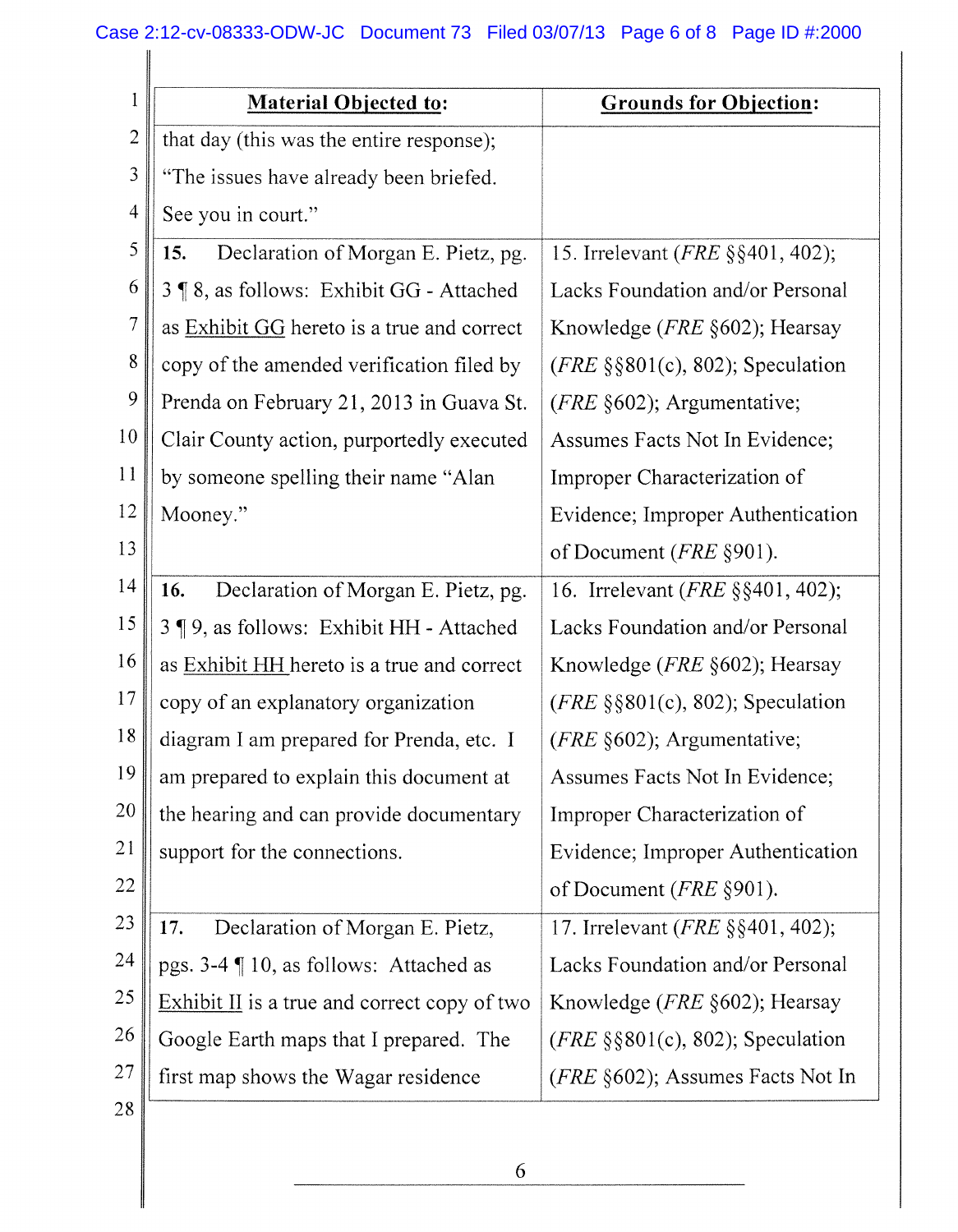| 1              | <b>Material Objected to:</b>                        | <b>Grounds for Objection:</b>                |
|----------------|-----------------------------------------------------|----------------------------------------------|
| $\overline{c}$ | located at 1411 Paseo Jacardanda, Santa             | Evidence; Improper                           |
| $\mathfrak{Z}$ | Maria, California 93458. (ECF No. 50 ¶              | Characterization of Evidence;                |
| $\overline{4}$ | 29). The second map shows the Denton                | Improper Authentication of                   |
| 5              | residence located 635 S. Vanderwell                 | Document ( <i>FRE</i> §901).                 |
| 6              | Avenue, West Covina, California 91790.              |                                              |
| $\overline{7}$ | Declaration of Morgan E. Pietz,<br>18.              | 18. Irrelevant ( <i>FRE</i> §§401, 402);     |
| 8              | pgs. 3-4 ¶ 10, as follows: In order to              | Lacks Foundation and/or Personal             |
| 9              | illustrate the range of a WiFi network,             | Knowledge ( <i>FRE</i> §602); Hearsay        |
| 10             | both maps show three circles around the             | $(FRE \S \S 801(c), 802)$ ; Speculation      |
| 11             | residence, each with different radii: a 100         | ( $FRE$ §602); Argumentative;                |
| 12             | ft. circle (green), a 300 ft. circle (yellow),      | Assumes Facts Not In Evidence;               |
| 13             | and a 500 ft. circle (red).                         | Improper Characterization of                 |
| 14             |                                                     | Evidence.                                    |
| 15             | Declaration of Morgan E. Pietz, pg.<br>19.          | 19. Irrelevant ( <i>FRE</i> §§401, 402);     |
| 16             | 4   11, as follows: Exhibit JJ - Attached           | Lacks Foundation and/or Personal             |
| 17             | as Exhibit JJ hereto is a true and correct          | Knowledge ( <i>FRE</i> §602); Hearsay        |
| 18             | copy of the manual, chapter 4, for a                | $(FRE \S \S 801(c), 802)$ ; Speculation      |
| 19             | wireless router owned by a client of mine           | (FRE §602); Assumes Facts Not In             |
| <b>20</b>      | in a prior, unrelated case.                         | Evidence; Improper                           |
| 21             |                                                     | Characterization of Evidence;                |
| 22             |                                                     | Improper Authentication of                   |
| 23             |                                                     | Document ( <i>FRE</i> §901).                 |
| 24             | Declaration of Morgan E. Pietz, pg.<br>20.          | 20. Irrelevant ( <i>FRE</i> §§401, 402);     |
| 25             | $4 \nparallel 11$ , as follows: The router at issue | Lacks Foundation and/or Personal             |
| 26             | there was about ten years old, and                  | Knowledge ( $FRE$ §602); Hearsay             |
| 27             | specified a range of between 300-500 ft.,           | ( <i>FRE</i> $\S$ §801(c), 802); Speculation |
| 28             |                                                     |                                              |